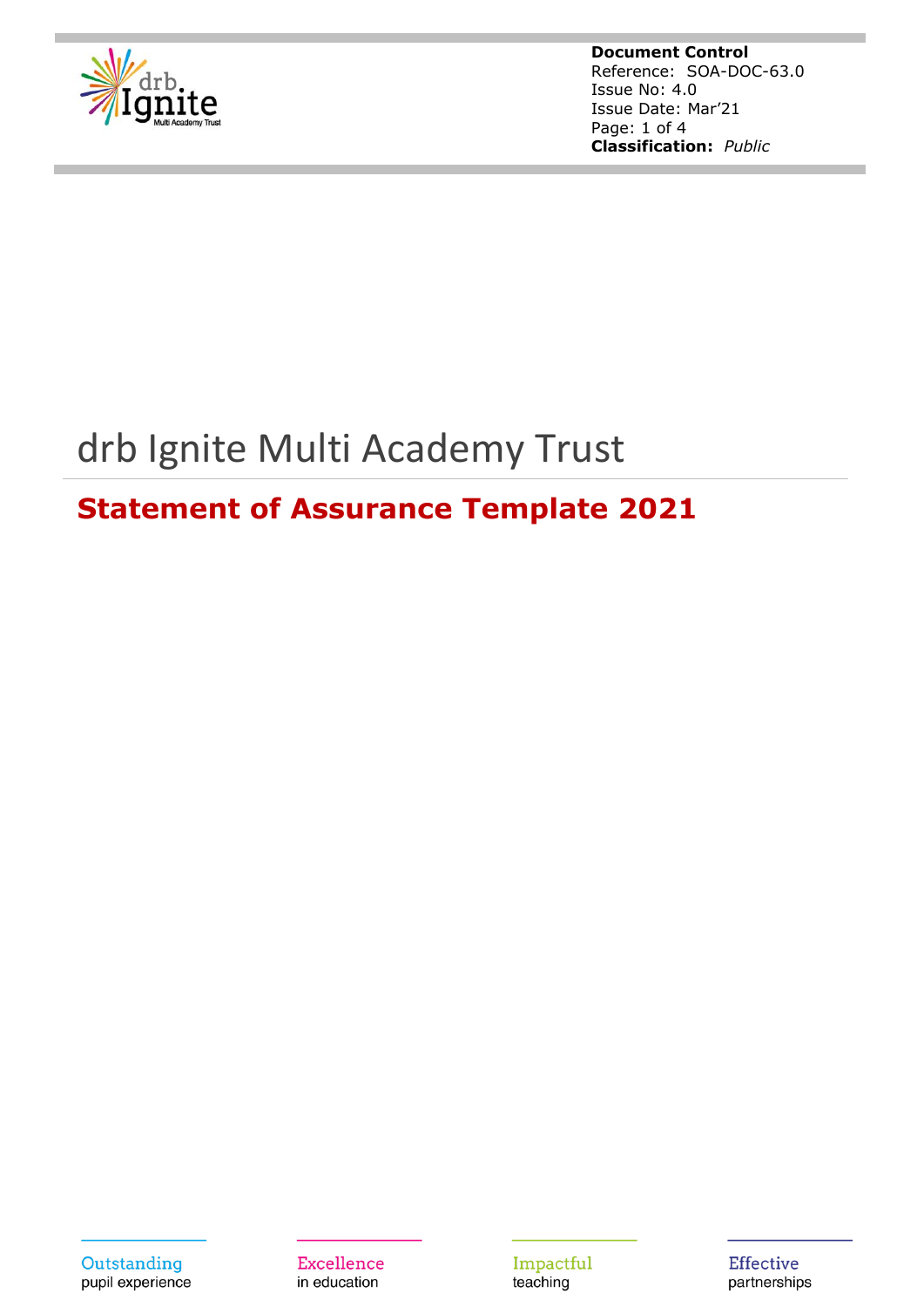

**Document Control** Reference: SOA-DOC-63.0 Issue No: 4.0 Issue Date: Mar'21 Page: 2 of 4 **Classification:** *Public*

## **STATEMENT OF ASSURANCE 2020/21 Financial Year (AFH 2020)**

This form is for completion by *the Supplier*, as defined in the Academies Financial Handbook 2020, as a connected party to the Trust. Connected individuals or organisations supplying goods or services to the Trust, must charge *no more than cost* and on an *open book basis.*

#### **SUPPLIER DETAILS**

| Name and Address of Supplier:         |  |
|---------------------------------------|--|
| Company Number:                       |  |
| <b>Start Date:</b>                    |  |
| End Date:                             |  |
| <b>Estimate of Commercial Price</b>   |  |
| including Profit:                     |  |
| Connection with Trust:                |  |
| Value of Goods and Services to Trust: |  |
| Does this value include direct costs  |  |
| and indirect cost only?               |  |
|                                       |  |
| Nature of Contract:                   |  |

#### **CONTRACT DETAILS**

| Explanation of how the supplier is charging the Trust |                            |                       |                          |  |
|-------------------------------------------------------|----------------------------|-----------------------|--------------------------|--|
|                                                       |                            |                       |                          |  |
|                                                       |                            |                       |                          |  |
|                                                       |                            |                       |                          |  |
|                                                       | <b>Direct Costs (Excl.</b> | <b>Indirect Costs</b> | <b>Total (Excl. VAT)</b> |  |
|                                                       | VAT)                       | (Excl. VAT)           |                          |  |
| Year 1                                                | F                          |                       |                          |  |
| Year 2                                                | £                          |                       |                          |  |
| Year 3                                                |                            |                       |                          |  |
| <b>Total</b>                                          | £                          | £                     |                          |  |

#### **SUPPLIER CERTIFICATION**

#### **Certification of Supplier**

I certify that on behalf of XXXXXXXXXXX Limited that:

- The goods and services detailed in this form will be supplied to the Trust on the basis of direct costs plus indirect costs, with no element of profit (as per the Academies Financial Handbook 2020).

**Excellence** in education

Impactful teaching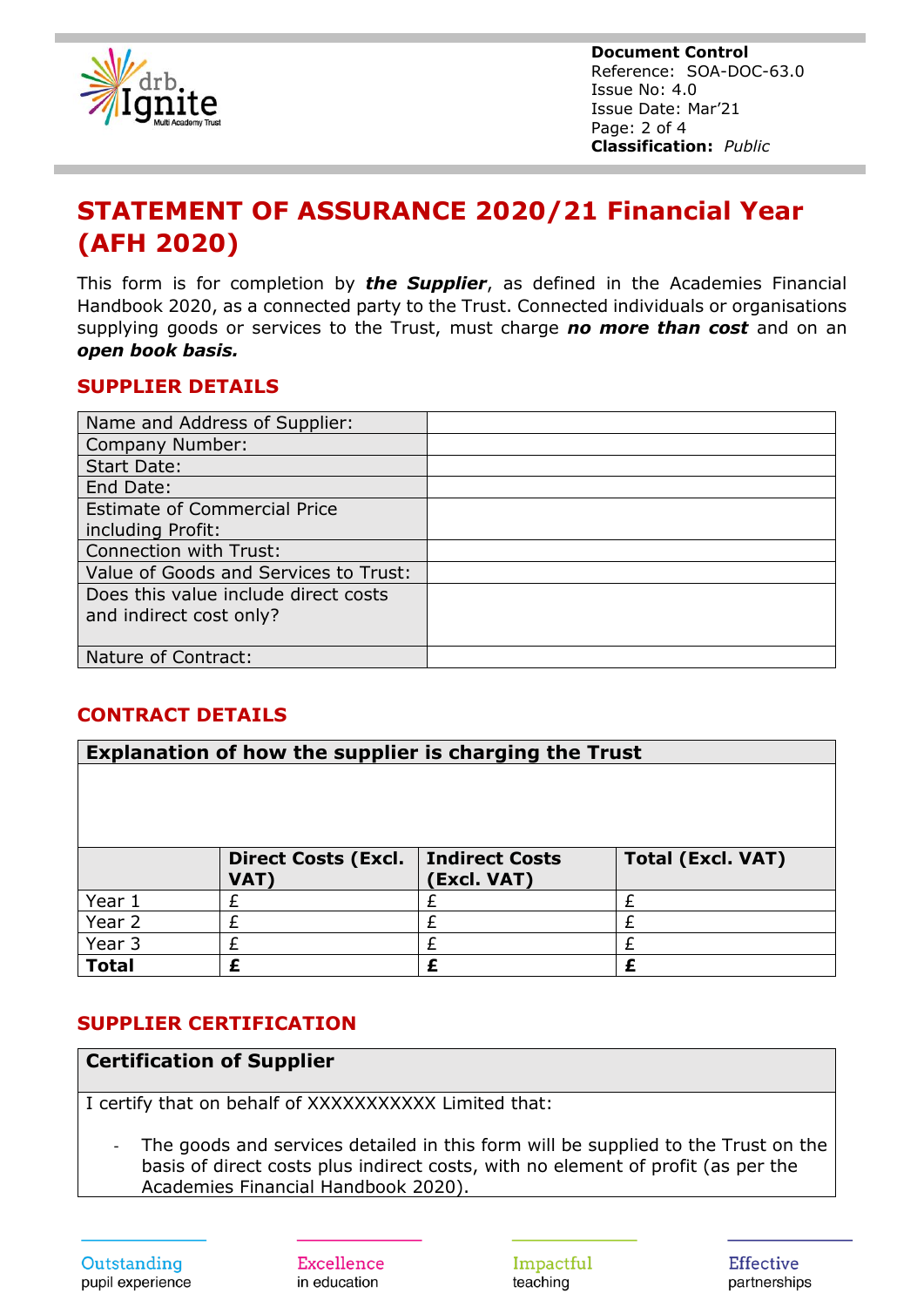

**Document Control** Reference: SOA-DOC-63.0 Issue No: 4.0 Issue Date: Mar'21 Page: 3 of 4 **Classification:** *Public*

- We are supplying the goods and services on an open book basis and we will provide more information on request (as per the Academies Financial Handbook 2020).
- We will make an adjustment in the following year if we identify a miscalculation on our direct or indirect costs and supplied goods or services which included an element of profit.

| <b>Name and Position</b> |  |
|--------------------------|--|
| <b>Date</b>              |  |
| <b>Signature</b>         |  |

#### **TRUST SIGN OFF**

#### **Certification of the drb Ignite Trust**

In signing this document, I am satisfied that:

- The goods and services being supplied comply with the requirements of trading with connected parties as set out in the Academies Financial Handbook 2020 (AFH s5.34 to s5.39) and represent value for money.
- There is full compliance with the Trust's published Scheme of Delegation.
- Open and fair procurement and compliance with the Trust's *procurement procedures* has taken place as per Academies Financial Handbook 2020.
- Any potential conflicts of interests have been reported and robustly managed using the Trust's *Conflict of Interest Policy.*
- The Trust's *Register of Interests* captures relevant business and pecuniary interests as required by the Academies Financial Handbook 2020 and has been updated to reflect this contract.
- The supplier understands that open book arrangements are in place, as outlined in the Academies Financial Handbook 2020 and the supplier will provide more information on request if needed.
- The Trust's Accounting Officer and the Trust Chair and Vice Chair have agreed to trade with this connected supplier and are confident that the measures and safeguards listed above are in place to ensure full compliance with the Academies Financial Handbook 2020.

| <b>Name and Position</b> |  |
|--------------------------|--|
| <b>Date</b>              |  |
| Signature                |  |
|                          |  |
|                          |  |